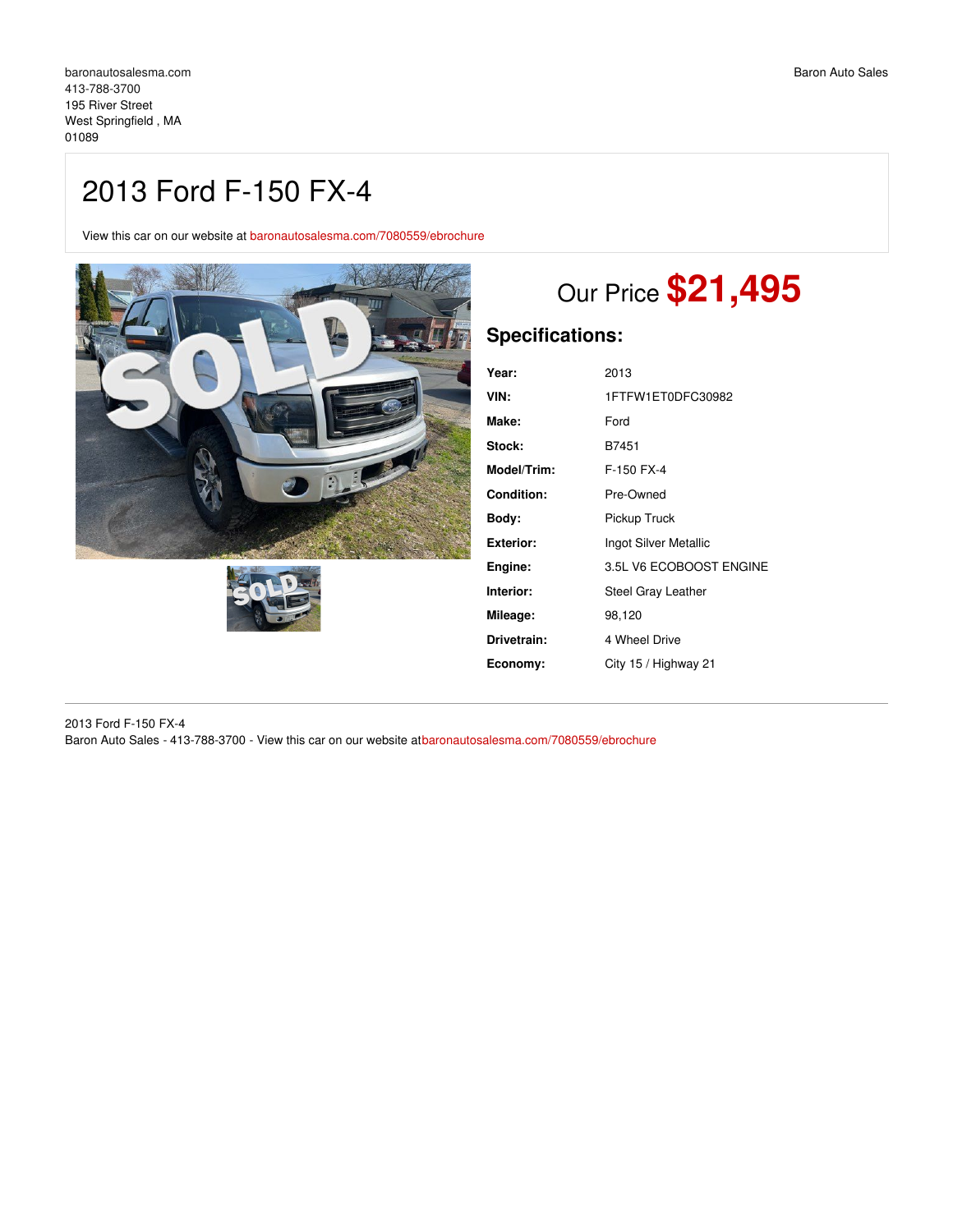

#### 2013 Ford F-150 FX-4 Baron Auto Sales - 413-788-3700 - View this car on our website at[baronautosalesma.com/7080559/ebrochure](https://baronautosalesma.com/vehicle/7080559/2013-ford-f-150-fx-4-west-springfield-ma-01089/7080559/ebrochure)

### **Installed Options**

#### **Interior**

- 2nd row B-pillar grab handles
- 60/40 flip-up rear split bench seat -inc: elongated seat cushions
- Black ring w/black vanes air conditioning registers Black urethane steering wheel
- Black vinyl floor covering- Deployable cupholder under center portion of seat
- Display center -inc: warning messages & text functions Dome light
- Driver & front passenger door scuff plates Front passenger side A-pillar grab handle - Front pwr point
- Gauges -inc: fuel gauge, voltmeter, oil pressure, engine coolant temp, speedometer, tachometer, odometer
- Illuminated entry- Manual air conditioning- Overhead console- Perimeter alarm
- Pwr 1st & 2nd row windows- Pwr door locks w/autolock feature- Rear pwr point
- Remote keyless entry key- SecuriLock passive anti-theft system (PATS)
- Sunvisors w/driver side strap, passenger mirror- Tilt steering column
- Vinyl 40/20/40 split bench front seat

#### **Exterior**

- (4) full-size doors- 17" gray styled steel wheels- Argent front/rear step bumper
- Black door & tailgate handles- Black front bumper fascia- Black front/rear stone cuffs
- Black grille surround w/black "two-bar style" insert Black pwr side mirrors
- Cargo lamp integrated w/high mount stop light- Fixed rear window- Full size spare tire
- P265/70R17 all-terrain OWL tires- Rear solar tint glass
- Removable tailgate w/key lock & lift assist
- Under frame winch-type spare tire carrier w/safety catch & lock Variable interval wipers

#### **Safety**

#### - 2nd row B-pillar grab handles

- 60/40 flip-up rear split bench seat -inc: elongated seat cushions

- Black ring w/black vanes air conditioning registers - Black urethane steering wheel